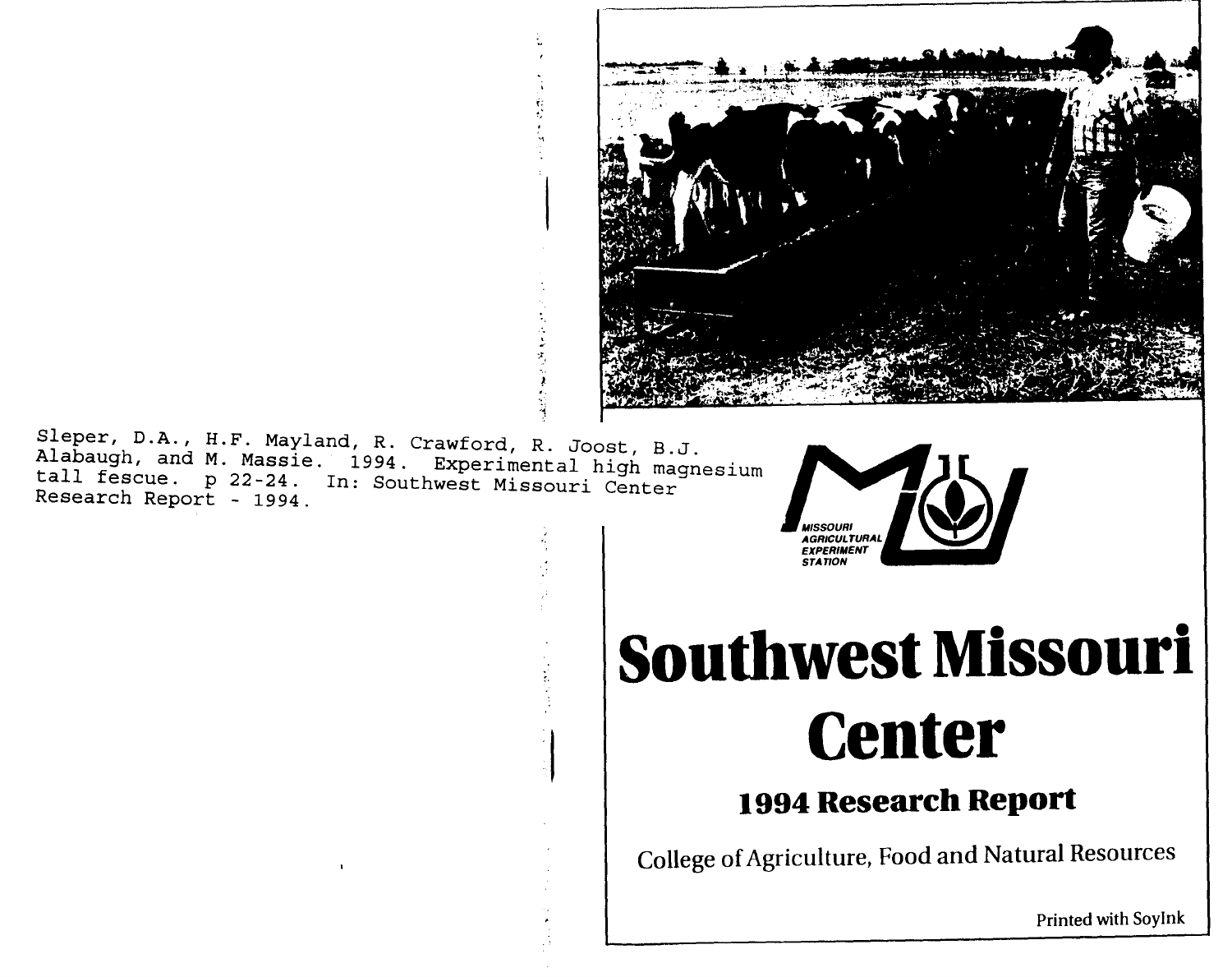|                  | Mineral Supplement <sup>a</sup> |      |      |            |
|------------------|---------------------------------|------|------|------------|
| Item             | TRTI                            | TRT2 | TRT3 | <b>AVG</b> |
| ADG (lbs.)       | 4.07                            | 4.39 | 4.19 | 4.20       |
| Intake (lbs/day) | 28.5                            | 27.2 | 26.0 | 27.2       |
| F/G              | 7.02                            | 6.25 | 6.27 | 6.51       |

## **Implications:**

Because of the limited number of pastures and animals used, this study will be repeated in 1994. This will increase our ability to detect differences due to the experimental treatments. During the first year of this study, we were unable to demonstrate a response from grazing mineral supplement during the receiving period.

## **Experimental High Magnesium Tall Fescue**

David Sleper, Hank Mayland, Richard Crawford, Richard Joost, B. J. Alabaugh and Matt Massie

Grass tetany is a nutritionally related health problem faced by cattle grazing cool season forage during early green-up. Also known as hypomagnesemia, it is the result of inadequate intake of magnesium (and or calcium) in the early spring grass. Low blood magnesium levels cause partial or total paralysis and affected animals may "go down" very quickly. Although occurrences of grass tetany are sporadic, lactating animals grazing grasses in cool, wet springs are at greatest risk for this disease. Increased N or K fertility also increase the incidence of grass tetany.

Attempts to increase magnesium in the plants through fertilization or application of dolomitic (high magnesium) lime have generally not been successful due to adverse effects of mag fertility on plant calcium content. Supplementation of the animals' ration with magnesium oxide is difficult due to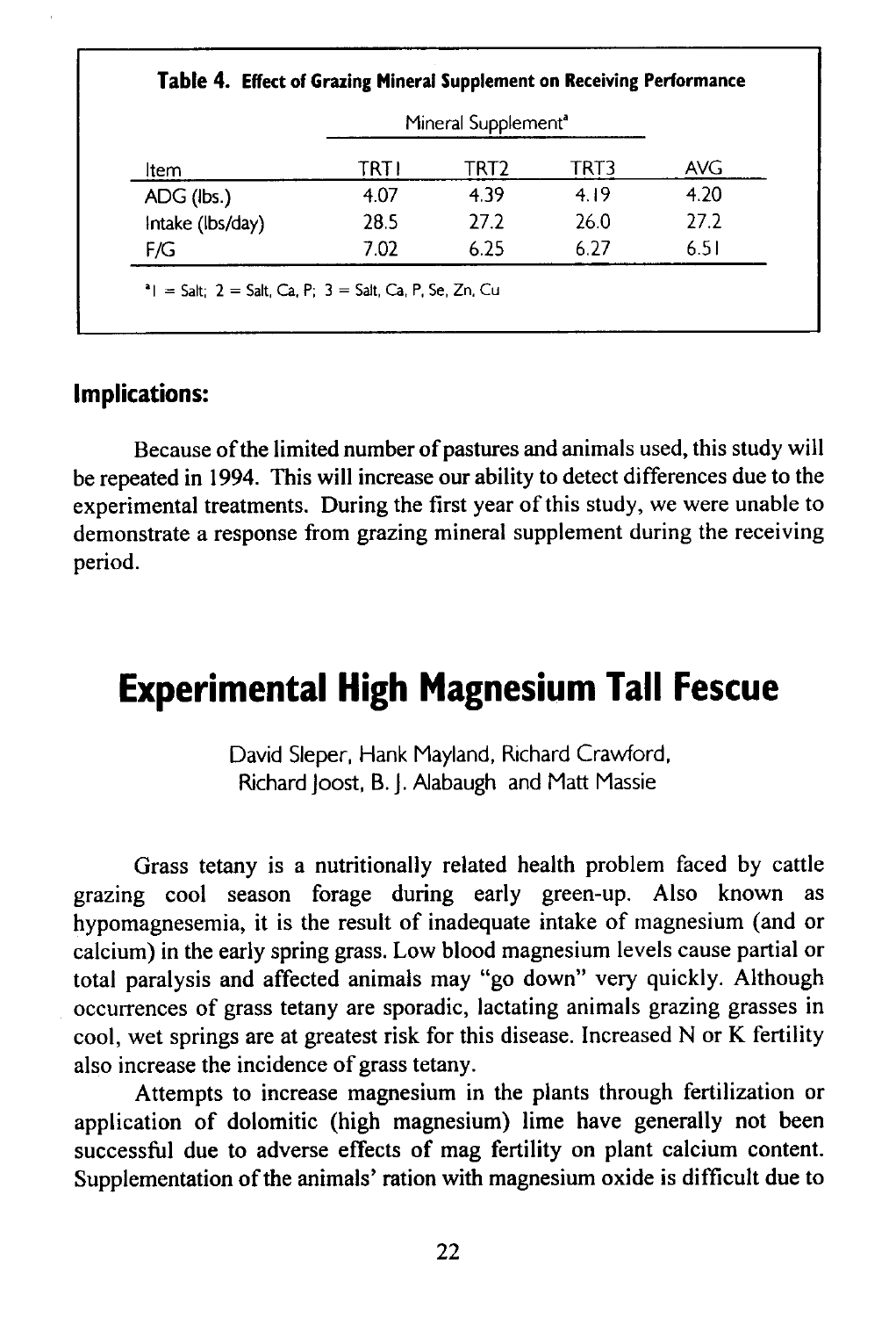poor palatability. An alternative method currently being evaluated is the selection of fescue cultivars that are naturally able to take up greater amounts of magnesium for cattle to consume, thereby eliminating the need for supplementation.

Such a selection, currently being referred to as HiMag fescue, is the subject of ongoing research at the Southwest Center. Greenhouse and plot work have demonstrated that HiMag contains higher magnesium levels in the herbage than other currently available varieties including Kentucky-31. Replicated one-acre pastures have been planted to HiMag and four comparison varieties of tall fescue to evaluate animal responses under grazing conditions. Preliminary data from the first year of a planned three year project are presented in this report.

Fifteen 1-acre pastures were planted with either HiMag as the test variety or K-31, Martin, Mozark or AU Triumph as comparison varieties. All tall fescue pastures are endophyte-free. Herbage samples were collected from each pasture during the initial grazing period from October through November of 1993. Mineral content of the herbage is shown in Table 1. Magnesium content was 19% higher in the HiMag cultivar compared to other varieties. Calcium (Ca) was also higher, while no differences were seen for potassium (K), phosphorus (P) or iron (Fe). K-ratio was lowest for HiMag (a K-ratio of 2.2 or higher results in high risk of grass tetany while a lower ratio indicates reduced danger).

| Cultivar     | Mg   | Ca   | Κ    | P    | K-Rat | Fe        |
|--------------|------|------|------|------|-------|-----------|
|              |      | mg/g |      |      |       | $\mu$ g/g |
| K31          | 2.23 | 3.79 | 21.4 | 3.08 | 1.47  | 96        |
| Martin       | 23   | 3.97 | 19.2 | 2.95 | 1.27  | 102       |
| Mozark       | 2.49 | 3.85 | 21.2 | 3.14 | 1.37  | 100       |
| AU Triumph   | 2.49 | 3.43 | 20   | 3.19 | 1.37  | 97        |
| <b>HiMag</b> | 2.83 | 4.47 | 20   | 3.16 | 1.23  | 96        |
| LSD          | 0.28 | 0.52 | 2.6  | 0.31 | 0.29  | 20        |

Forty-five crossbred beef steers grazed the five tall fescue cultivars during October-November of 1993. Average daily gains and blood magnesium levels are shown in Table 2. Differences in average daily gain were not significant, although numerically HiMag was slightly higher. Blood plasma magnesium was